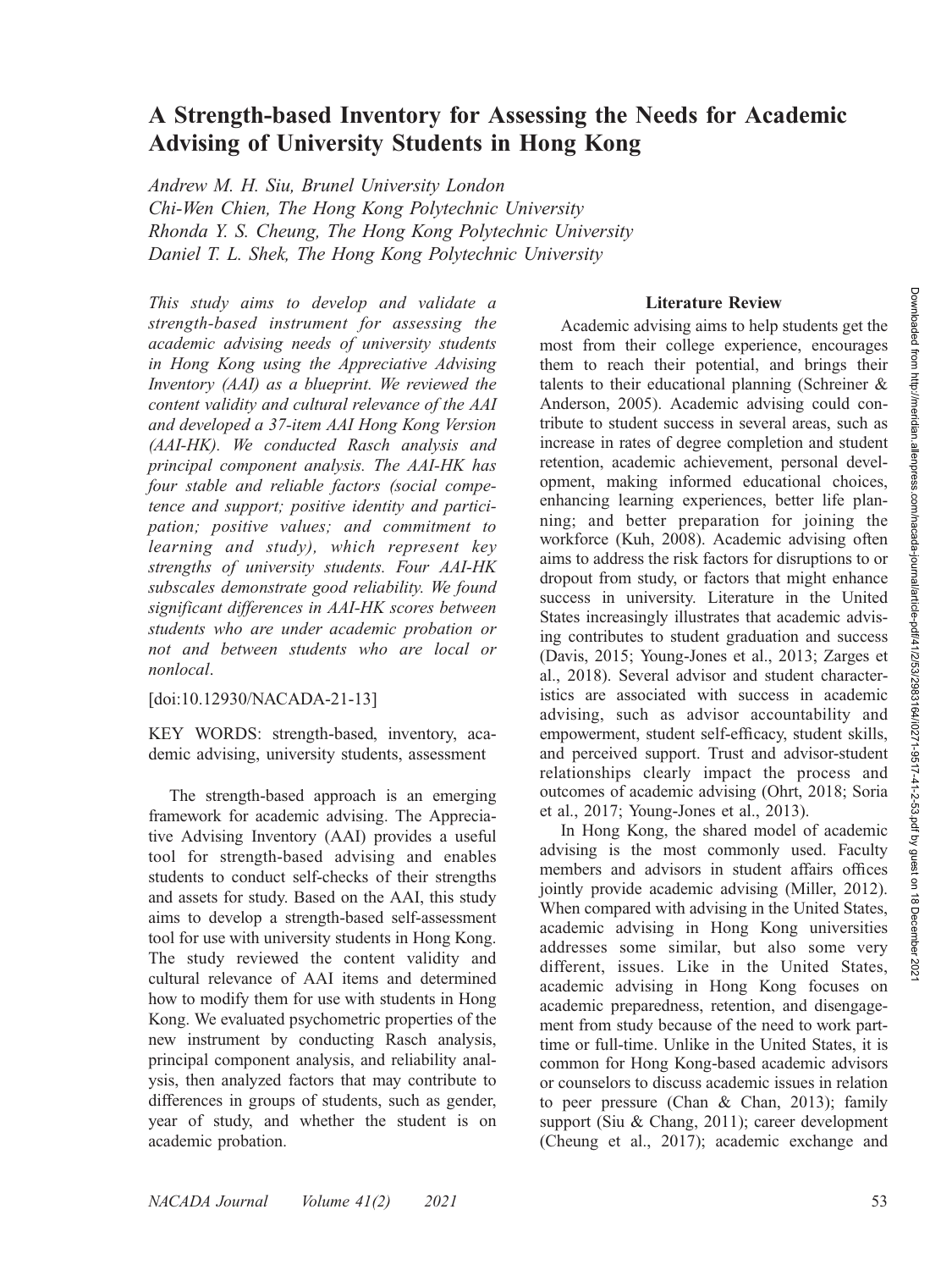scholarship; behavior and lifestyle; and selfdetermination (Shek & Cheung, 2013).

Many approaches in academic advising emphasize the management of unfavorable factors for study, student retention, or success in graduation. For a long time, developmental advising has been the dominant approach in academic advising (Burton & Wellington, 1998; Creamer & Creamer, 1994), and advising practice remains either problem or solution focused (Hutson, 2010). In the past 2 decades, however, strength-based advising has emerged as the ''new lens'' for academic advising (Schreiner & Anderson, 2005). This approach advocates a personal growth mindset that aims to help students realize their potential (Bloom et al., 2013). Bloom et al., (2013) developed practical guidelines for training advisors to implement the six phases of Appreciative Education (i.e., disarm, discover, dream, design, deliver, and don't settle). There is accumulating evidence that supports the effectiveness of strength-based advising (Hutson, 2010; Sanders & Hutson, 2012), and it works best by integrating it into the first-year experience to create a growth mindset in students (Soria et al., 2017; Stebleton et al., 2012). It is also important to conduct quality assessment in appreciative advising, and the AAI was developed to address this need for a quality assessment instrument (He & Hutson, 2016; Hutson & He, 2011).

We reviewed existing standardized inventories that could capture the academic advising needs of undergraduate students and found many standardized inventories for the assessment of college adaptation or university adjustment (e.g., Baker & Siryk, 1984; Clinciu & Cazan, 2014; Le et al., 2005). Conversely, inventories for the assessment of student advising needs remain scarce. In strength-based assessments, some researchers have proposed a holistic appreciative assessment of students, advisors, stakeholders, and institutional environment and support (He & Hutson, 2016). Others have suggested the use of specific tests like the StrengthsFinder 2.0 (or CliftonStrengths) or the Myers-Briggs Type Inventory, which require further training and certification for use.

The central advising office of our university conducts academic advising for students and provides in-service training on academic advising to academic personnel. In this project, the academic advising office aimed to develop a selfcompleted questionnaire of advising needs to enhance the current service for students. The new

questionnaire formed part of the online advising system and could be used in two ways. First, it could provide a self-assessment of students' assets, strengths, and weaknesses that may affect academic success. Academic advisors could invite students to complete this online inventory before meeting with them. From the results of the inventory, students could review their own advising needs, and advisors could obtain a preliminary assessment of advising needs and identify potential areas for discussion during advising sessions. Second, the advising office could use the questionnaire to screen students who have higher advising needs and encourage them to participate in the online academic advising system.

To develop a self-completed inventory for academic advising, we sought to adopt a strength-based advising approach, include fewer than 50 items which could be completed within 10 minutes, and have an English version as English is the medium of instruction in most universities in Hong Kong. We identified the AAI as one of the few inventories that met these criteria. Based on the Appreciative Advising framework (Bloom & Hutson, 2013), the AAI is a 44-item strengthbased instrument that identifies the internal and external assets of university students, and it demonstrates favorable initial psychometric evidences (Howell, 2010; Hutson & He, 2011). The subscales of internal assets include commitment to learning, positive values, social competencies, and positive identity; the subscales of external assets include support/connectedness, empowerment, boundaries and expectations, and constructive use of time. The conceptual framework and items of the AAI provide an excellent reference point for developing an advising needs questionnaire for the academic and cultural context of Hong Kong.

### Method

This is an instrument development and validation study. We obtained the permission of AAI's original author (Jennifer Bloom, PhD) to translate and modify it for use in Hong Kong. We recruited expert panels to review the content validity and cultural relevance of the AAI for use with Hong Kong university students. Based on the expert panel review results, we removed, added, and modified items to form the Appreciative Advising Inventory Hong Kong Version (AAI-HK) (see Appendix A). We then collected data from students and evaluated the internal consistency, reliability,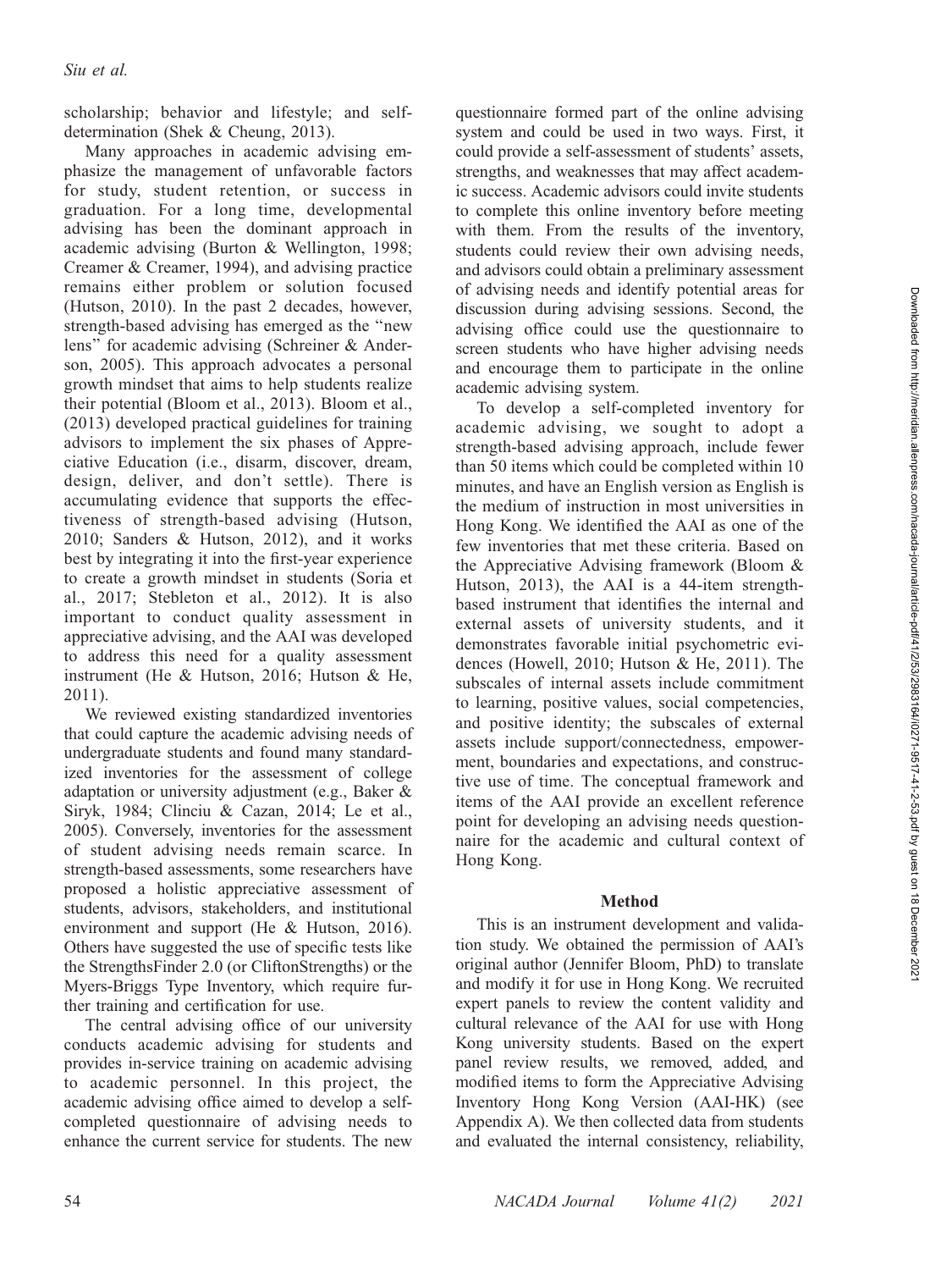and construct and discriminant validity of the AAI-HK. We obtained ethical approval from our Institutional Review Board to conduct the study. We then provided information on our study to all potential participants via a Research Information Sheet, and all participants (including expert panel members and survey respondents) who agreed to join the study signed a consent form.

### Review of Content Validity and Cultural Relevance

We invited experienced academic advisors in Hong Kong to form two expert panels for reviewing the content validity and cultural relevance of the AAI. Members of the first panel group were recruited from full-time academic advisors of the central advising office. The seven advisors (from the central advising office) who joined the focus group for the review provided academic advising to all students in the university. All hold degrees in psychology, counseling, or social work, and had 1–4 years of work experience in the advising office. We provided these advisors with information about the AAI and guidelines for review, and then we conducted a focus group to solicit their opinions on the content validity and cultural relevance of the AAI for use in Hong Kong.

The second panel was recruited from a core group of the Community of Practice in Academic Advising. They were five faculty members who provided academic advising to students of their own faculty as part of their academic duties. All were academic personnel with 5 to more than 20 years of advising experience. Members of the second panel completed a questionnaire that required them to comment on the content and cultural relevance of each item of the AAI, and we invited them to provide comments or suggestions for changes. Based on the reviews of the AAI by the two panels, we revised the AAI to create the AAI-HK. The details of the revisions will be reported in the first part of the Results section.

Based on the reviews by the two expert panels, 32 items were retained without changes. Table 1 lists the original and revised items of the inventory and the comments or suggested changes by expert panel members. We removed 12 items and added or rewrote 11 items. The test version had 43 items. The changes to the AAI are summarized in Table 1. First, some wording of terms in some items were modified to make them more understandable to local students. For

example, the word ''university'' is much more commonly used than ''college'' (item 4), and the term ''personal growth'' was removed from item 5 as many students may not fully understand its meaning. Second, some items were revised to make them clearer. For example, in item 9, many local students may not fully understand the meaning of ''convictions'' in this context. Third, some items overlapped or were very similar in meaning, so redundant items were removed (e.g., items 23, 29, and 30). Fourth, some items were regarded as belonging to subscales other than those for which they were originally designed. For example, item 14 (''I believe in myself and my abilities'') was moved from the ''Social competencies'' subscale to the ''Positive identity'' subscale. Item 47 (''I am good at planning ahead and making decisions'') was moved from the ''Social competencies'' subscale to the ''Constructive use of time'' subscale. Fifth, some items were removed as they were not relevant to academic advising or the local context (e.g., item 29, ''Someone outside my family supports my educational pursuits''). Last, the items we added were mainly based on common issues discussed with students during advising (e.g., "I have built positive relationships with my friends,'' ''I have a healthy lifestyle," "I communicate with people effectively''). These items were suggested by the expert panels of academic advisors or counsellors.

### **Participants**

We recruited survey participants through email announcements and notices posted on websites and around the university, as well as referrals from academic advisors. Academic counselors of the central advising office helped to recruit participants from students under their care when these students came for advising. The students under academic probation—those with a grade point average (GPA) of less than 2.0 in their last semester—were put under academic probation. They would be asked to withdraw from study if they earned a GPA of under 2.0 in two successive semesters. These students were often required by their program to seek consultation from academic advisors. Most of these students were recruited to join the study when they met with their academic advisors.

Most of the respondents completed the AAI-HK in physical form (82.4%) while the others completed an online version (17.6%). The survey was conducted in first 2 months of the academic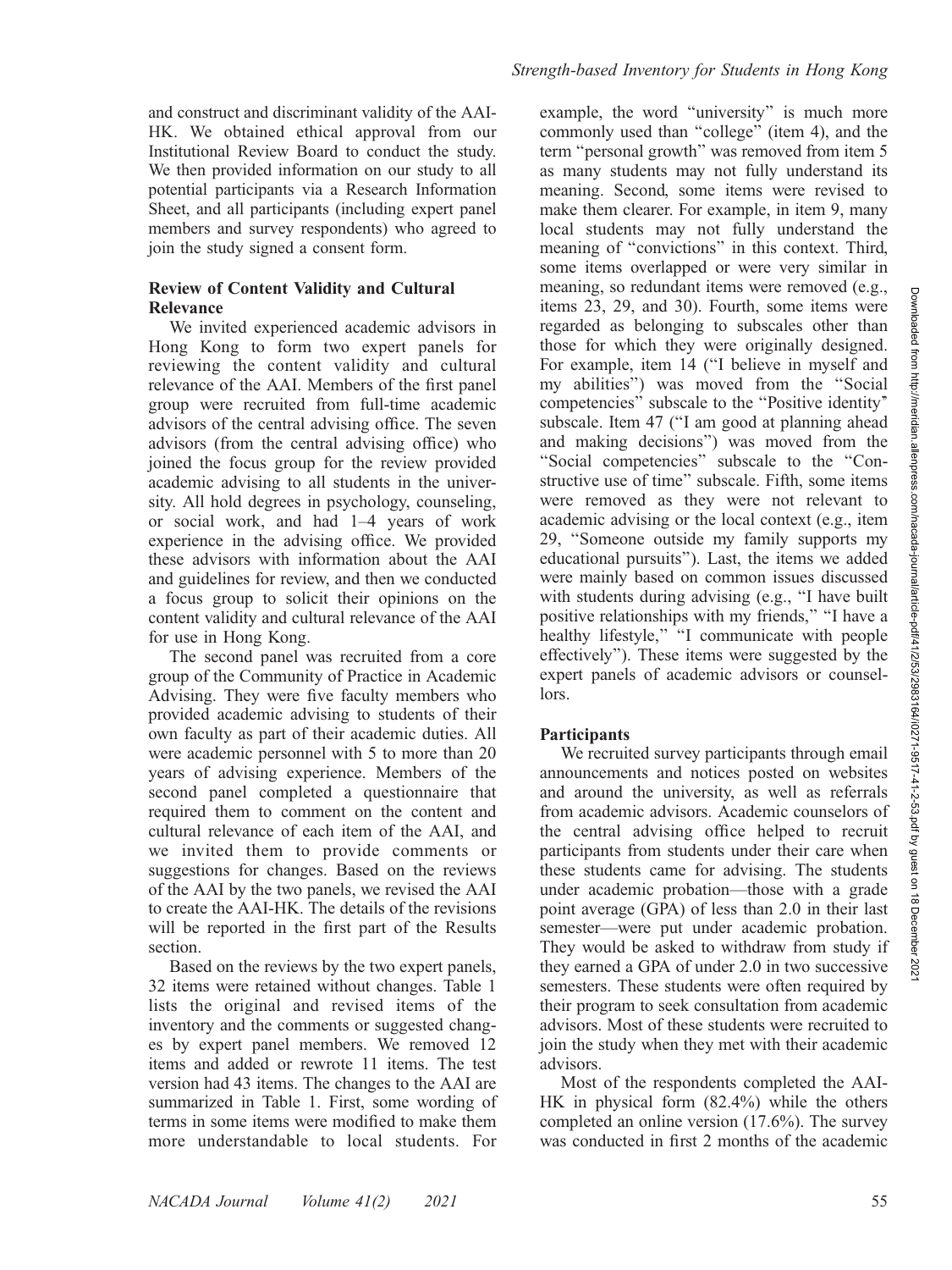# Siu et al.

| Original                         |                                                                         |                                                                                                                                                                                                  |                                                                                                                                                                                         |
|----------------------------------|-------------------------------------------------------------------------|--------------------------------------------------------------------------------------------------------------------------------------------------------------------------------------------------|-----------------------------------------------------------------------------------------------------------------------------------------------------------------------------------------|
| <b>AAI</b> scales<br>& subscales | <b>Original version</b>                                                 | <b>Modified item or</b><br>new items added                                                                                                                                                       | <b>Comments or</b><br>suggested changes                                                                                                                                                 |
| <b>Internal assets</b>           |                                                                         |                                                                                                                                                                                                  |                                                                                                                                                                                         |
| Commitment<br>to learning        | 3. I attend all my classes                                              | I intend to attend all my<br>classes                                                                                                                                                             | "Intend to" is added to the<br>item, to more accurately<br>reflect the challenges<br>faced by students.                                                                                 |
|                                  | 4. College is preparing me<br>for a better job.                         | University is preparing me<br>for a better job.                                                                                                                                                  | The term "college" is<br>changed to "university,"<br>as college often refers to<br>high school or private<br>tertiary education<br>institutes in Hong Kong.                             |
|                                  | 5. I have a commitment to<br>self-development and<br>personal growth.   | I have a commitment to<br>self-development.                                                                                                                                                      | Personal growth is not<br>commonly used in the<br>local context and<br>students may not<br>understand its meaning.                                                                      |
|                                  | 7. At the present time, I<br>am actively pursuing<br>my academic goals. | I am committed to keep<br>track of my study<br>progress to fulfil my<br>graduation requirements.<br>(new)<br>I have taken a study<br>program that matches<br>well with my<br>expectations. (new) | Two new questions are<br>written to replace items<br>7 & 8. The two new<br>questions reflect the<br>meaning of item 7 and<br>are more relevant to the<br>concerns of local<br>students. |
| Positive values                  | 8. It is important to help<br>others and I do so on a<br>regular basis. | I will help others who are<br>in need.                                                                                                                                                           | Changed the question<br>format but maintaining<br>semantic meaning in<br>local context.                                                                                                 |
|                                  | 9. When challenged, I<br>stand up for my beliefs<br>and convictions.    | When challenged, I stand<br>up for my beliefs and<br>principles. (minor<br>revision)                                                                                                             | Changed the word<br>"convictions" to<br>"principles," which is<br>easier to understand by<br>local students.                                                                            |
|                                  | 11. I have a strong desire<br>to make something of<br>my life.          | I have a strong desire to<br>achieve something in<br>my life. (minor revision)                                                                                                                   | Changed the phrase "make<br>something of" to<br>"achieve something in",<br>which is more easily<br>understood by local<br>students.                                                     |

| Table 1. Review of the Appreciative Advising Inventory (AAI) and Suggested Changes by Expert Panels |  |  |  |  |
|-----------------------------------------------------------------------------------------------------|--|--|--|--|
|-----------------------------------------------------------------------------------------------------|--|--|--|--|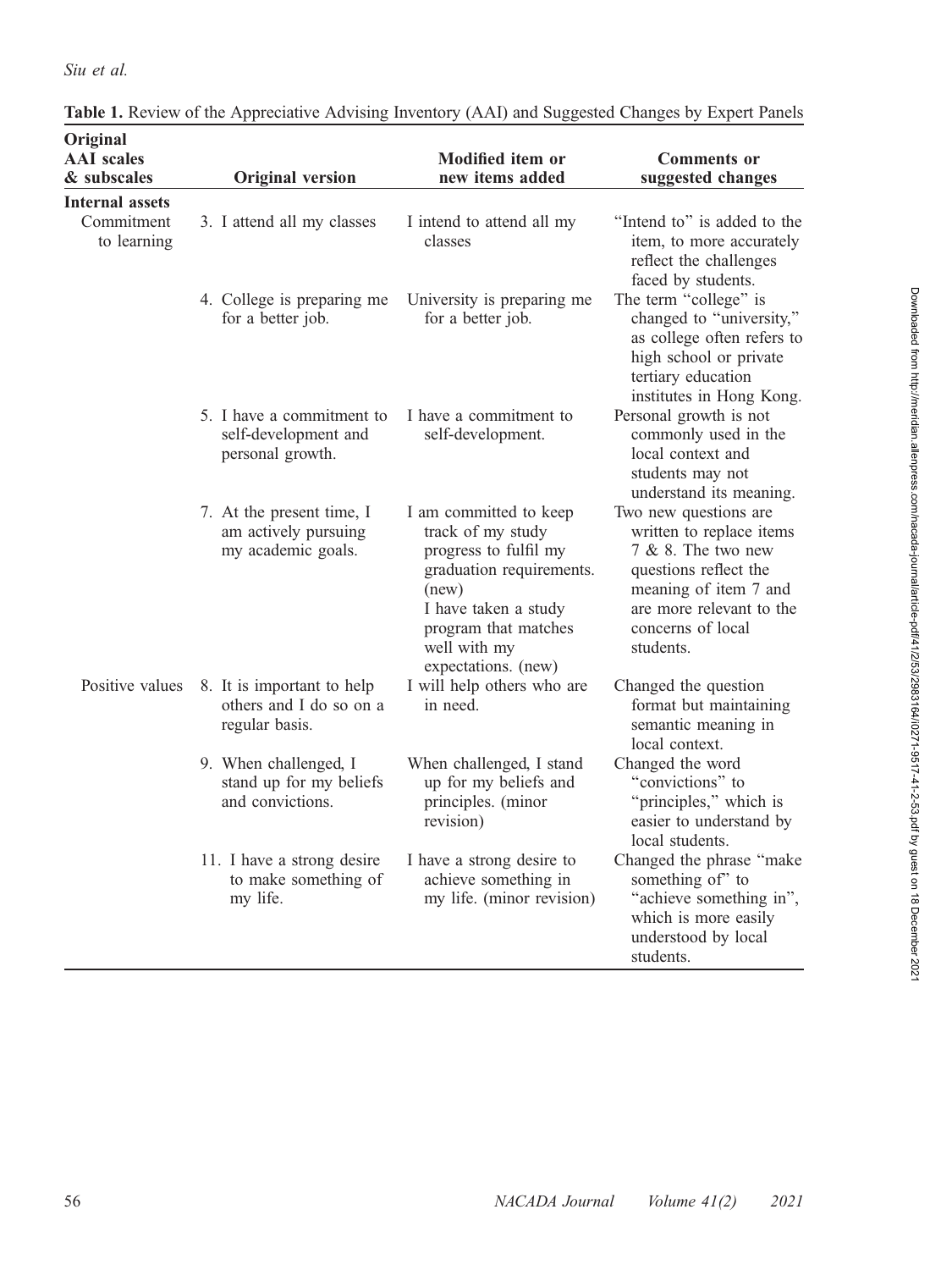| Original                         |                                                                                                                                                                                     |                                                                                                                                                                                                                                                      |                                                                                                                                                             |
|----------------------------------|-------------------------------------------------------------------------------------------------------------------------------------------------------------------------------------|------------------------------------------------------------------------------------------------------------------------------------------------------------------------------------------------------------------------------------------------------|-------------------------------------------------------------------------------------------------------------------------------------------------------------|
| <b>AAI</b> scales<br>& subscales | <b>Original version</b>                                                                                                                                                             | <b>Modified item or</b><br>new items added                                                                                                                                                                                                           | <b>Comments or</b><br>suggested changes                                                                                                                     |
| Social<br>competencies           | 12. I'm good at planning<br>ahead and making<br>decisions.<br>13. I know and feel<br>comfortable around<br>people of different<br>cultural, racial, ethnic,<br>and/or ethnic social | I know and feel<br>comfortable around<br>people of different<br>cultural, ethnic and<br>social backgrounds.                                                                                                                                          | Moved to the<br>"Constructive use of<br>time" subscale.<br>Some words are modified<br>to make the meaning<br>clearer in the local<br>context.               |
|                                  | backgrounds.<br>14. I believe in myself<br>and my abilities.                                                                                                                        | (minor revision)                                                                                                                                                                                                                                     | Moved to the "Positive"<br>identity" subscale.                                                                                                              |
|                                  |                                                                                                                                                                                     | I have built positive<br>relationships with my<br>friends. (new)<br>I communicate with people<br>effectively. (new)<br>I feel comfortable<br>expressing my opinions<br>or sharing my<br>experiences in group<br>discussions and<br>activities. (new) | Newly added item,<br>reflecting a common<br>concern of students.<br>Added item to fit local<br>context.<br>Added item to fit local<br>context.              |
| Positive identity<br>(8)         | 21. At this time, I am<br>meeting the goals I<br>have set for myself.                                                                                                               |                                                                                                                                                                                                                                                      | Item removed as the<br>meaning of this item is<br>not specific enough to<br>university study.                                                               |
|                                  | 17. I feel good about<br>being a College<br>student                                                                                                                                 | I feel good about being a<br>university student.<br>(minor revision)                                                                                                                                                                                 | The term "college" is<br>changed to "university,"<br>as college often refers to<br>high school or private<br>tertiary education<br>institutes in Hong Kong. |
| <b>External Assets</b>           |                                                                                                                                                                                     |                                                                                                                                                                                                                                                      |                                                                                                                                                             |
| Support/<br>connectedness        | 26. I know at least 3<br>people who work at<br>my university that I<br>can go to for advice<br>and support.                                                                         | I know whom I should<br>approach for advice on<br>campus when I have<br>such a need. (revision)                                                                                                                                                      | The original question is<br>rewritten to make it<br>more relevant to<br>academic advising.                                                                  |
|                                  | 23. I feel that my family<br>supports my<br>educational pursuits.                                                                                                                   |                                                                                                                                                                                                                                                      | Item removed as the<br>meaning of this item<br>overlapped with item<br>30.                                                                                  |
|                                  | 29. Someone outside my<br>family supports my<br>educational pursuits.                                                                                                               |                                                                                                                                                                                                                                                      | Item considered not<br>relevant enough and is<br>removed.                                                                                                   |

| Table 1. Review of the Appreciative Advising Inventory (AAI) and Suggested Changes by Expert Panels |  |  |  |  |  |
|-----------------------------------------------------------------------------------------------------|--|--|--|--|--|
| (cont.)                                                                                             |  |  |  |  |  |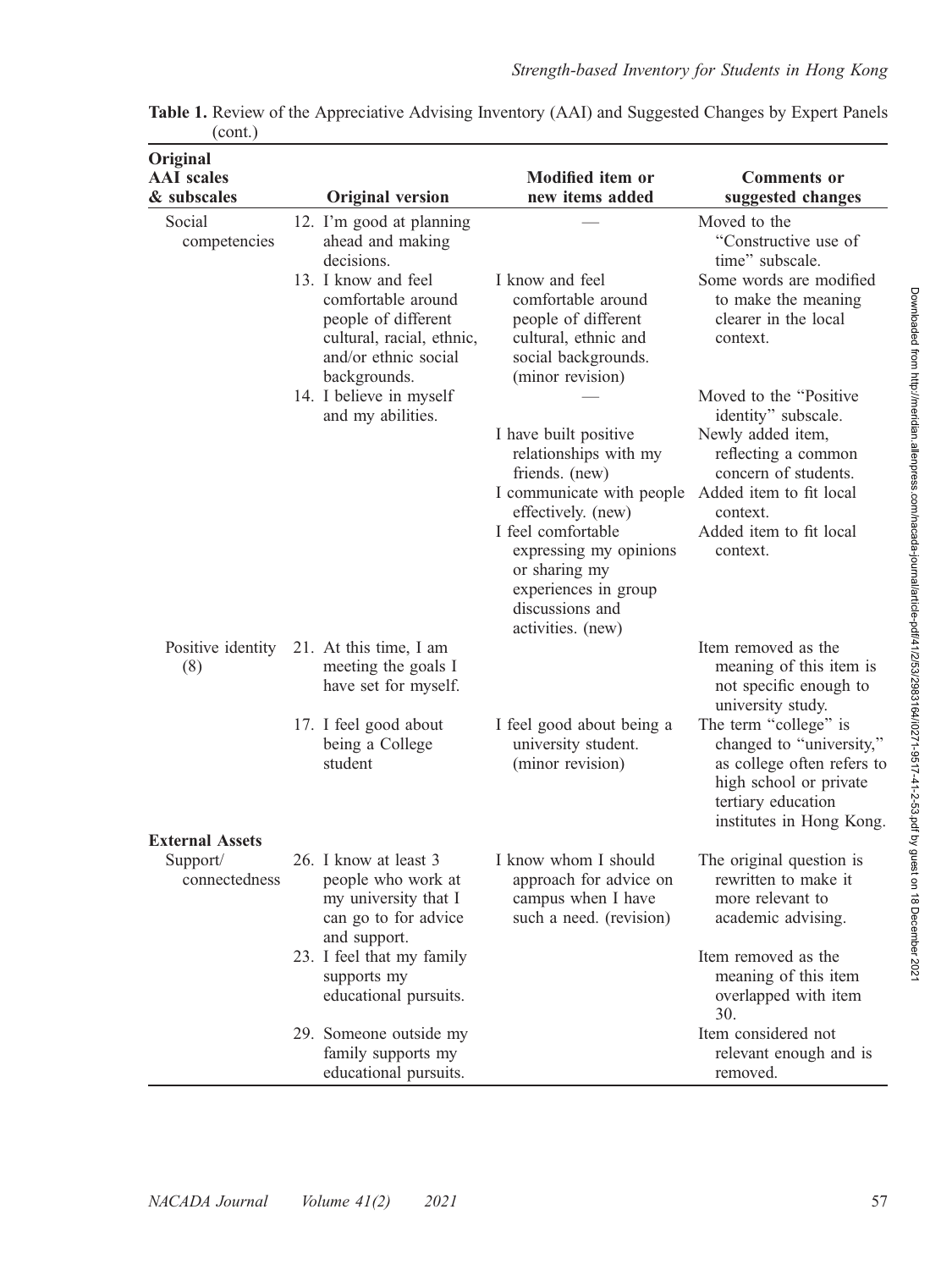| Original<br><b>AAI</b> scales<br>& subscales | <b>Original version</b>                                                                                                               | <b>Modified item or</b><br>new items added                                                                            | <b>Comments or</b><br>suggested changes                                                                                             |
|----------------------------------------------|---------------------------------------------------------------------------------------------------------------------------------------|-----------------------------------------------------------------------------------------------------------------------|-------------------------------------------------------------------------------------------------------------------------------------|
| Empowerment                                  | 28. I participate in<br>community activities                                                                                          | I find it meaningful to<br>participate in<br>community activities.<br>(revision)                                      | Minor revision to make<br>the meaning more<br>concrete and<br>understandable in the<br>local context.                               |
|                                              | 30. My parents support<br>my educational<br>pursuits.                                                                                 | My family supports my<br>educational pursuits.<br>(minor revision)                                                    | Changed "parents" to<br>"family" to match the<br>local context.                                                                     |
|                                              | 34. I have at least 2 adults<br>in my life that model<br>positive, responsible<br>behavior<br><b>AND</b><br>35. My best friends model | I have a role model.<br>(revision)                                                                                    | Use one question to<br>replace items 34 & 35.<br>The meaning of the new<br>item is easier to<br>understand in the local<br>context. |
|                                              | responsible behavior.<br>They are a good<br>influence on me.                                                                          |                                                                                                                       |                                                                                                                                     |
|                                              | 36. I participate in<br>activities on campus.                                                                                         | I find it meaningful to<br>participate in activities<br>on campus. (revision)                                         | Added some words to<br>emphasize participation<br>and empowerment.                                                                  |
|                                              | 31. I find it meaningful to<br>participate in<br>community activities.                                                                |                                                                                                                       | Item removed as the<br>meaning of this item is<br>overlapped with item<br>37.                                                       |
|                                              | 32. My family supports<br>my educational<br>pursuits.                                                                                 |                                                                                                                       | Possible overlap with item<br>25.                                                                                                   |
| Boundaries &<br>expectations                 | 40. The values of my<br>institution are<br>consistent with my<br>own.                                                                 |                                                                                                                       | Item removed as it appeared<br>difficult for students to<br>evaluate and give an<br>answer to this question.                        |
|                                              | 38. It is important for me<br>to consider social<br>expectations while<br>making decisions.                                           | It is important for me to<br>consider social norms<br>and expectations while<br>making decisions.<br>(minor revision) | Minor revisions to clarify<br>the meaning of the item.                                                                              |
| Constructive<br>use of time                  |                                                                                                                                       | I have a healthy lifestyle.<br>(new)                                                                                  | Added item to fit local<br>context.                                                                                                 |
|                                              |                                                                                                                                       | I'm good at planning<br>ahead and making<br>decisions. (new item<br>numbered 47)                                      | Moved from "Social<br>competencies" subscale.                                                                                       |

Table 1. Review of the Appreciative Advising Inventory (AAI) and Suggested Changes by Expert Panels (cont.)

year (September to October 2018). Most firstyear students needed to complete the physical form as many of them did not yet have access to the online survey system of the university. As an incentive to encourage participation in the study,

participants could leave their email address to enter a drawing for a free tablet or book coupons. We recruited 444 students of different academic programs to complete the finalized 43-item AAI-HK. After checking the completed questionnaires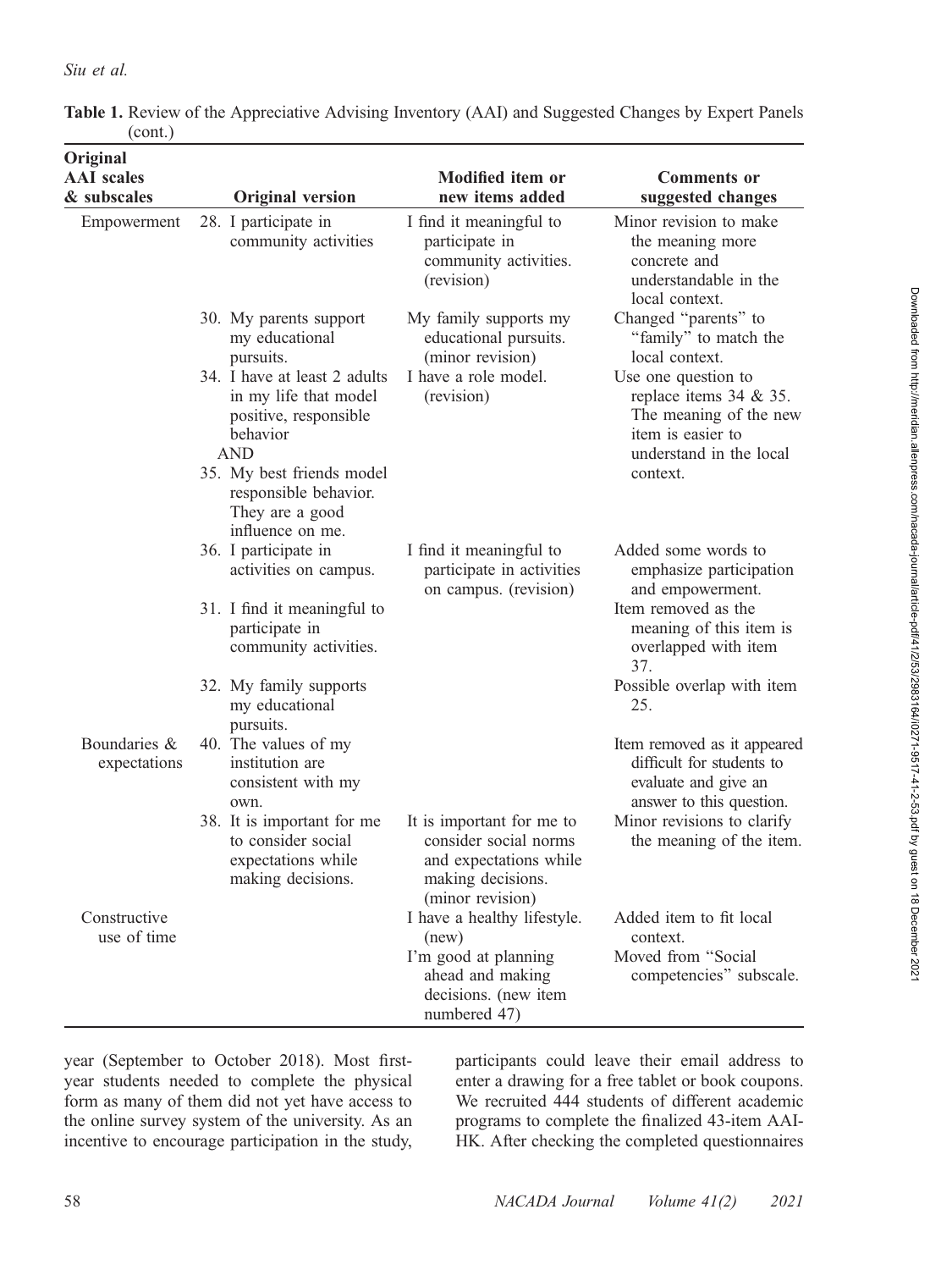for missing data, a total of 410 completed questionnaires were valid.

### Study of Construct and Discriminant Validity

We investigated the following psychometric properties of the AAI-HK, including factor structure, internal consistency, test-retest reliability, and discriminant validity. We did so by comparing 38 students with disruptions in their studies or who were under academic probation with 38 students who were not under academic probation (matched by age and gender).

### Study of Dimensionality by Rasch Analysis

To examine whether the four AAI-HK subscales were unidimensional, we additionally conducted a Rasch-based principal component analysis (PCA) of residuals along with goodnessof-fit analysis. If the principal component in a subscale accounts for more than 50% of the total variance and the first contrast (the largest secondary component after the principal component is removed) has an eigenvalue of less than 2.0, the unidimensionality of the AAI-HK subscales is supported (Raîche, 2005). We also used Rasch-based goodness-of-fit statistics to examine how well the items fit with the model's expectations. Infit and outfit statistics were reported by using mean square (MnSq) and standardized Z values (Zstd). Infit and outfit with  $MnSa < 1.4$  in combination with Zstd values of  $<$  2.0 are indicators of acceptable model fit (Chien & Bond, 2009). Items with  $MnSq > 1.4$ and  $Zstd > 2$  indicated misfit of item responses with expectations of the Rasch model, and the item may belong to a different construct. The misfit items would be excluded from the subscale in a stepwise manner until all retained items demonstrated acceptable fit criteria. Additionally, Rasch analysis provided item and person reliability indices for describing the reliability of the items and the participants (Bond et al., 2021). For the interpretation of item and person reliability coefficients, we followed the standard of .70–.79 indicating acceptable, .80–.89 indicating good, and  $\geq$  0.90 indicating excellent (Portney, 2020).

### Results

### Profile of Participants

Among the 410 participants, there were more females  $(58.9\%)$  than males  $(41.1\%)$ . Sixty percent of the participants were freshmen; the rest were in Year 2 (13.3%), Year 3 (16.5%), and

Year 4 (10.3%). There were more local students (72.2%) than nonlocal students (27.8%). Local students are permanent residents of Hong Kong. They applied for university places using public examination results, and they pay local tuition fees if admitted. Nonlocal students were those from mainland China and other countries; they were not residents of Hong Kong. These students are required to pay tuition fee rates for international students. While the participants came from all disciplines, the three largest groups of participants were from science and engineering  $(27.5\%)$ , health care  $(26.7\%)$ , and business  $(20.8\%)$ . Around half of the students  $(n = 189, ...)$ 46.8%) had met with their academic advisor in the previous or current semester, and 50 (12.3%) of them had met with mental health counsellors.

To compare the AAI-HK scores between probation and nonprobation students, we recruited 38 students who were under academic probation. Regarding the profile of probation students, 74.2% were male, 50% were first year students, and 86.8% were local students. When compared with nonprobation students, probation students were more likely to be male ( $\chi^2$  = 15.39,  $p > .001$ ), local students ( $\chi^2 = 4.46$ ,  $p = .04$ ), and admitted through the joint university admission scheme using their public examination results.

## Principal Component Analysis

Based on data from 410 participants, we conducted a conventional PCA of the AAI-HK items with varimax rotation (see Table 2). The scree plot showed that a four-factor solution was preferable. We attempted three- and five-factor solutions for comparison. The four-factor solution explained 48.7% of total variance. Item 25 was removed from subsequent analyses, as its factor loading was .33 (below the standard of .40). Thus, the first factor has 11 items (items 5, 6, 7, 21, 22, 23, 26, 34, 35, 36, 43) with factor loadings ranging from 0.44 to 0.68 and is labeled ''Social Competence and Support.'' The two items with highest factor loadings are ''I have built positive relationships with my friends'' (item 26), and ''I feel loved by my family'' (item 34). The second factor, labeled ''Positive Identity and Participation,'' has 11 items (items 1, 9, 12, 14, 24, 29, 31, 33, 37, 39, 41) with factor loadings ranging from 0.46 to 0.71. The two items with the highest factor loadings are ''Right now I see myself as being pretty successful'' (item 33), and ''I feel that I have control over many things that happen to me'' (item 14). The third factor, labeled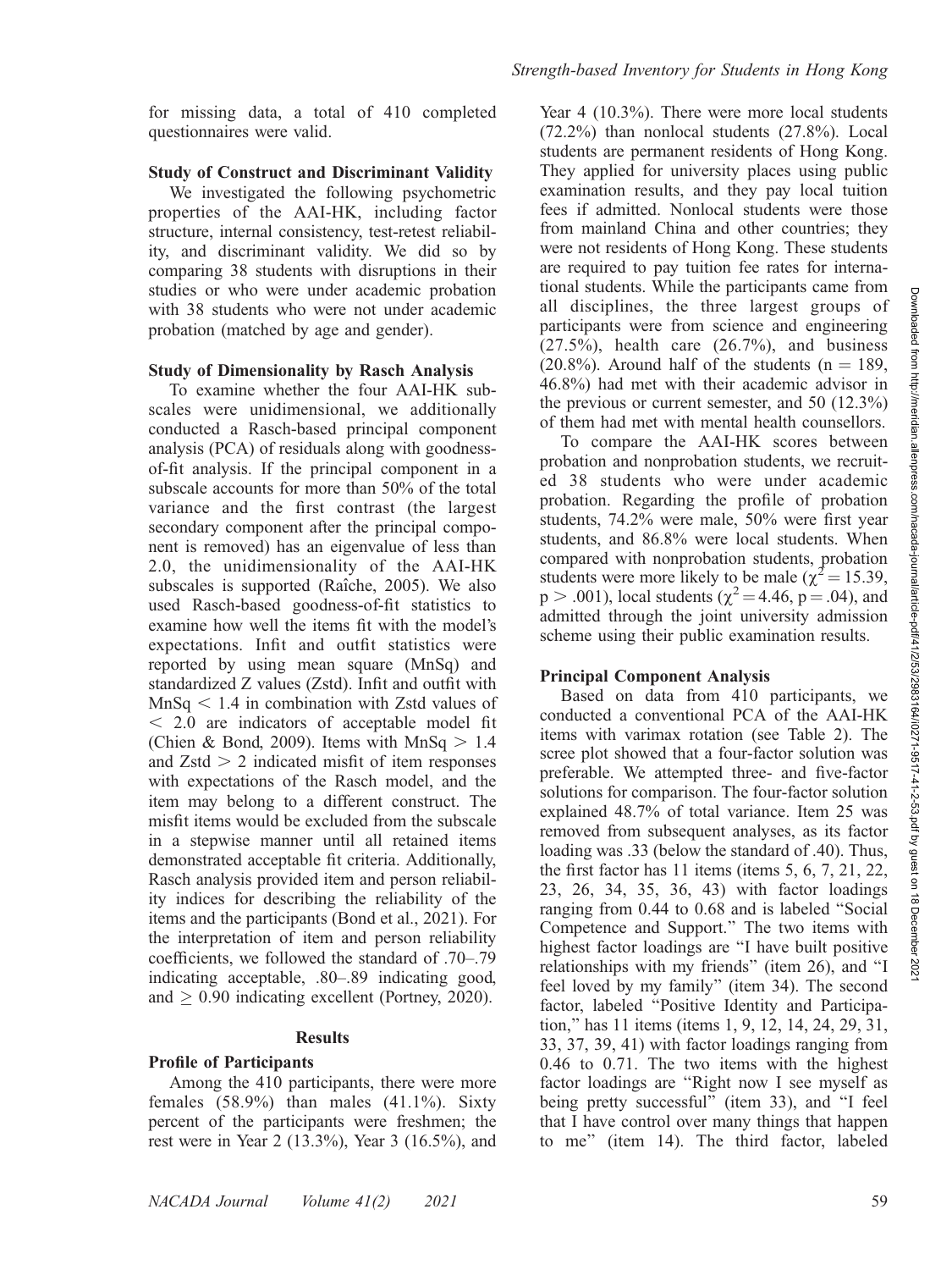|                                                                                  |        | Component        |        |                         |
|----------------------------------------------------------------------------------|--------|------------------|--------|-------------------------|
| <b>Items</b>                                                                     | 1      | $\boldsymbol{2}$ | 3      | $\overline{\mathbf{4}}$ |
| 26. I have built positive relationships with my friends.                         | .68    | .28              | .19    | .08                     |
| 34. I feel loved by my family.                                                   | .66    | $-.07$           | .18    | .21                     |
| 35. I value my parents' advice.                                                  | .63    | .05              | .24    | .27                     |
| 22. I seek the opinion of my family when faced with major decisions.             | .60    | .10              | .13    | .26                     |
| 36. My university is a caring, encouraging place.                                | .59    | .35              | .09    | .30                     |
| 23. I seek the opinion of my friends when faced with major decisions.            | .59    | .18              | $-.06$ | .09                     |
| 43. My close friends support my educational pursuits.                            | .56    | .09              | .27    | .16                     |
| 7. I feel comfortable around people of different cultural, ethnic, and social    | .51    | .26              | .27    | $-.00$                  |
| backgrounds.                                                                     |        |                  |        |                         |
| 6. I feel valued and appreciated by my peers.                                    | .51    | .33              | .29    | .17                     |
| 5. I feel good about being a university student.                                 | .46    | .29              | .19    | .29                     |
| 21. I know whom I should approach for advice on campus when I have such          | .44    | .35              | .08    | .27                     |
| a need.                                                                          |        |                  |        |                         |
| 25. It is important for me to consider social norms and expectations while       | .33    | .26              | .05    | .29                     |
| making decisions.                                                                |        |                  |        |                         |
| 33. Right now I see myself as being pretty successful.                           | .16    | .71              | .12    | .09                     |
| 14. I feel that I have control over many things that happen to me.               | .11    | .66              | .02    | .15                     |
| 39. I have good time management skills.                                          | $-.10$ | .66              | .19    | .27                     |
| 9. I am good at planning ahead and making decisions.                             | .06    | .66              | .26    | .26                     |
| 1. I successfully balance my academic pursuits with my personal life.            | .39    | .56              | .16    | .13                     |
| 41. I believe in myself and my abilities.                                        | .09    | .56              | .43    | .04                     |
| 37. I feel comfortable expressing my opinions or sharing my experiences in       | .42    | .56              | .19    | .07                     |
| group discussions and activities.                                                |        |                  |        |                         |
| 24. I feel positive about my future.                                             | .27    | .55              | .26    | .23                     |
| 12. I communicate with people effectively.                                       | .38    | .54              | .20    | .06                     |
| 29. I have a healthy lifestyle.                                                  | .26    | .54              | .27    | $-.01$                  |
| 31. I have taken a study program that matches well with my expectations.         | .35    | .46              | .23    | .27                     |
| 42. I am committed to being a life-long learner.                                 | .02    | .09              | .71    | .25                     |
| 32. I have a strong desire to achieve something in my life.                      | .15    | .14              | .66    | .30                     |
| 2. I have set goals for myself.                                                  | .16    | .16              | .62    | .25                     |
| 30. I take personal responsibility for my decisions and actions.                 | .30    | .20              | .62    | .21                     |
| 10. I have a commitment to self-development.                                     | .07    | .34              | .59    | .36                     |
| 4. When challenged, I stand up for my beliefs and principles.                    | .27    | .33              | .55    | .09                     |
| 38. I will help others who are in need.                                          | .49    | .06              | .55    | .15                     |
| 27. I play an active role in learning.                                           | .30    | .33              | .52    | .26                     |
| 11. If I should find myself in a difficult situation, I could think of many ways | .23    | .41              | .48    | .08                     |
| to get out of it.                                                                |        |                  |        |                         |
| 20. I have a role model.                                                         | .09    | .21              | .47    | .16                     |
| 28. I find it meaningful to participate in activities on campus.                 | .27    | .38              | .40    | .07                     |
| 16. I intend to attend all my classes.                                           | .09    | .08              | .23    | .68                     |
| 18. It is important that I meet my professors' or teachers' expectations.        | .13    | .21              | .22    | .64                     |
| 15. I am committed to earning a degree.                                          | .29    | .10              | .14    | .64                     |
| 17. I turn in all my assignments on time.                                        | .13    | .14              | .15    | .63                     |
| 40. I have a strong desire to get good grades.                                   | .17    | $-.00$           | .34    | .58                     |
| 19. I am working hard to be successful.                                          | .15    | $.17\,$          | .46    | .54                     |
| 8. I keep track of my study progress to fulfill my graduation requirements.      | .24    | .32              | .11    | .54                     |
| 3. I value teachers' expectations in my subjects and study program.              | .31    | .17              | .26    | .52                     |
| 13. University is preparing me for a better job.                                 | .42    | .15              | .07    | .48                     |

| Table 2. Rotated Factor Matrix of the Appreciative Advising Inventory Hong Kong Version (AAI-HK) |  |  |  |  |
|--------------------------------------------------------------------------------------------------|--|--|--|--|
|--------------------------------------------------------------------------------------------------|--|--|--|--|

Note. The four components are labeled: 1) social competence and support, 2) positive identity and participation, 3) positive values, 4) commitment to learning and academic study.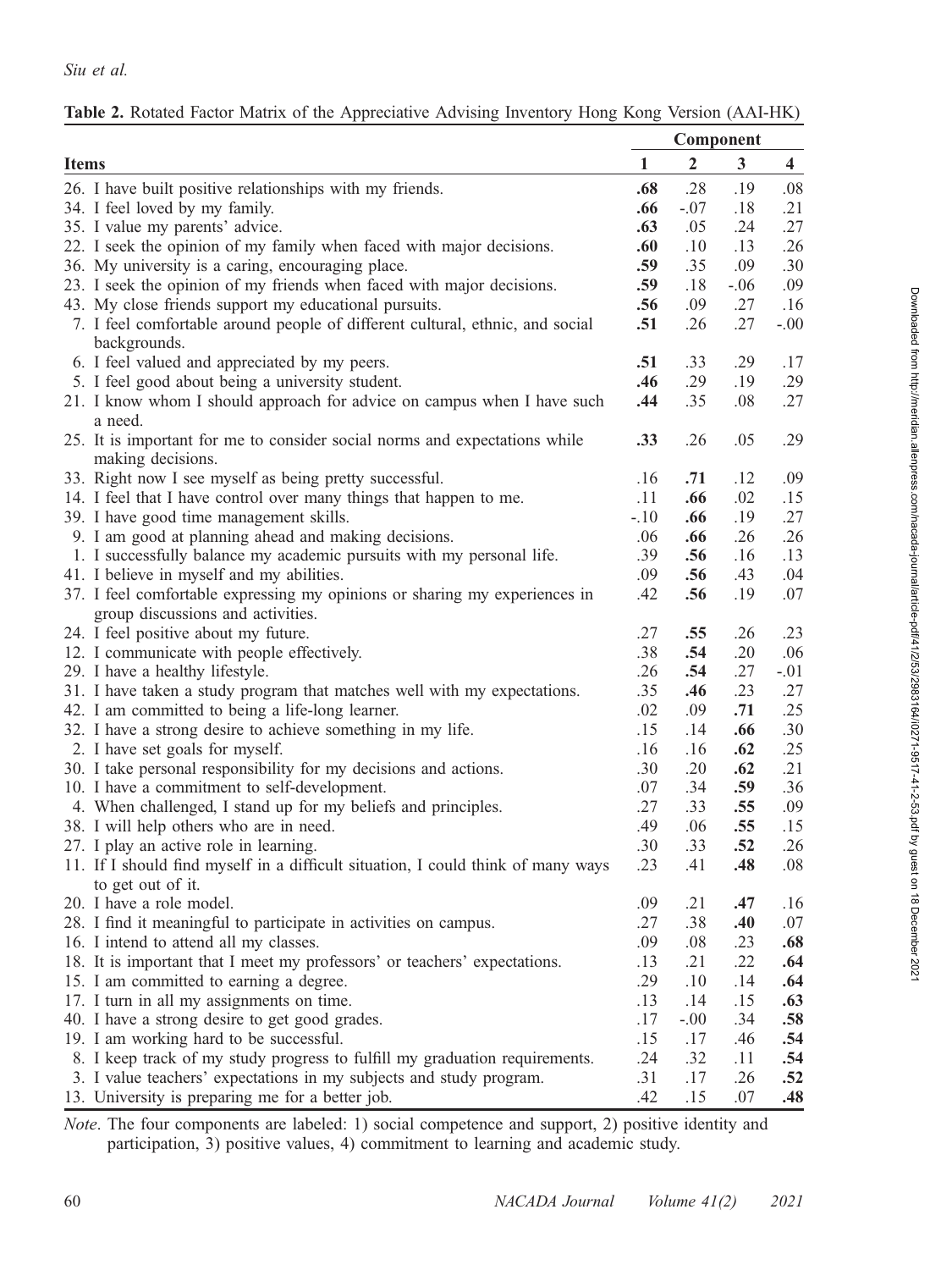| <b>Domains</b>                                         | Total % of<br>variance explained<br>(eigenvalue for<br>$1st$ contrast) | No. of misfit<br><i>items</i> remaining | Person (item)<br>reliability |
|--------------------------------------------------------|------------------------------------------------------------------------|-----------------------------------------|------------------------------|
| Social competence and<br>support (11 items)            | $40.5\%$ $(2.07)$                                                      | 1 (Item 5 with mild misfit)             | 0.82(0.94)                   |
| Positive identity and<br>participation (11 items)      | 44.8% (1.46)                                                           | 1 (Item 29 with strong misfit)          | 0.86(0.95)                   |
| Positive values (11 items)                             | $45.6\%$ (1.47)                                                        | 2 (Items 20 and 28 with strong misfit)  | 0.84(0.97)                   |
| Commitment to learning and<br>academic study (9 items) | 43.6% $(1.49)$                                                         | 1 (Item 17 with strong misfit)          | 0.80(0.93)                   |

|  | Table 3. Summary of Rasch Analysis on the AAI-HK |  |  |  |  |
|--|--------------------------------------------------|--|--|--|--|
|--|--------------------------------------------------|--|--|--|--|

''Positive Values,'' has 11 items (items 2, 4, 10, 11, 20, 27, 28, 30, 32, 38, 42) with factor loadings ranging from 0.40 to 0.71. The two items with highest factor loadings are ''I am committed to being a life-long learner'' (item 42) and ''I have a strong desire to achieve something in my life'' (item 32). The last factor has nine items (items 3, 8, 13, 15, 16, 17, 18, 19, 40) with factor loadings ranging from 0.48 to 0.68 and is labeled ''Commitment to Learning and Study.'' The two items with highest factor loadings are ''I intend to attend all my classes'' (item 16) and ''It is important that I meet my professors' or teachers' expectations'' (item 18).

### Rasch Analysis and Reliability

Rasch analysis supports that three out of four subscales were unidimensional (see Table 3). The results of the PCA of residuals for the Positive Identity and Participation, Positive Values, and Commitment to Learning and Study subscales were all acceptable, with the total variance explained by Rasch measures ranging from 43.6% to 44.8% and the first contrast having an eigenvalue less than 2.0. However, the Social Competence and Support subscale had an eigenvalue of 2.07, and the first contrast's eigenvalue was greater than 2, signifying the potential for multidimensionality. Each domain had one to two misfit items ( $MnSq > 1.4$  and Zstd  $> 2$ ) that could be removed or reworded afterwards, including items 5, 17, 20, 28, 29 (see Table 3). With the removal of the five misfit items from the four subscales, there were increases in the percentage of the total variance explained by Rasch-derived components and decreases in the eigenvalues of the first contrast. After the removal of these items, the person and item reliabilities of all four subscales were good, ranging from .80 to

.86 for person reliability and .93 to .97 for item reliability, respectively.

### Factors Associated with AAI-HK scores

We conducted a Multivariate ANOVA to explore the relationship of several factors in student profiles of the AAI-HK subscale scores. We found that the AAI-HK subscale scores were only associated with whether students were under academic probation or not, or whether students were local or nonlocal. Students under probation had significantly lower scores than other students (Wilk's  $\lambda = 3.52$ ,  $p = .01$ ), while nonlocal students had significantly higher scores than local students (Wilk's  $\lambda = 2.27$ , p = .06). The AAI-HK scores were not associated with gender (Wilk's  $\lambda$  $= 1.49$ , p  $= .20$ ) or year of study (Wilk's  $\lambda = 1.25$ ,  $p = .29$ ). A history of receiving student counseling service was not associated with the AAI-HK subscales, while experience with academic advising was associated with higher scores in the Social Competence and Support  $(F =$ 10.08,  $p = .02$ ) and Positive Identity and Participation subscales ( $F = 11.22$ ,  $p = .01$ ).

### **Discussion**

This study developed a strength-based inventory (AAI-HK) based on the AAI, which was originally developed in the United States. The original AAI conceptualized internal assets (four areas of individual values and strengths) and external assets (four areas of environmental and social support) as the keys to student success. We identified four stable factors in the AAI-HK: social competence and support (SCS); positive identity and participation (PIP); positive values (PV); and commitment to learning and study (CLS). The SCS subscale could be regarded as a kind of environmental support, whereas the other three subscales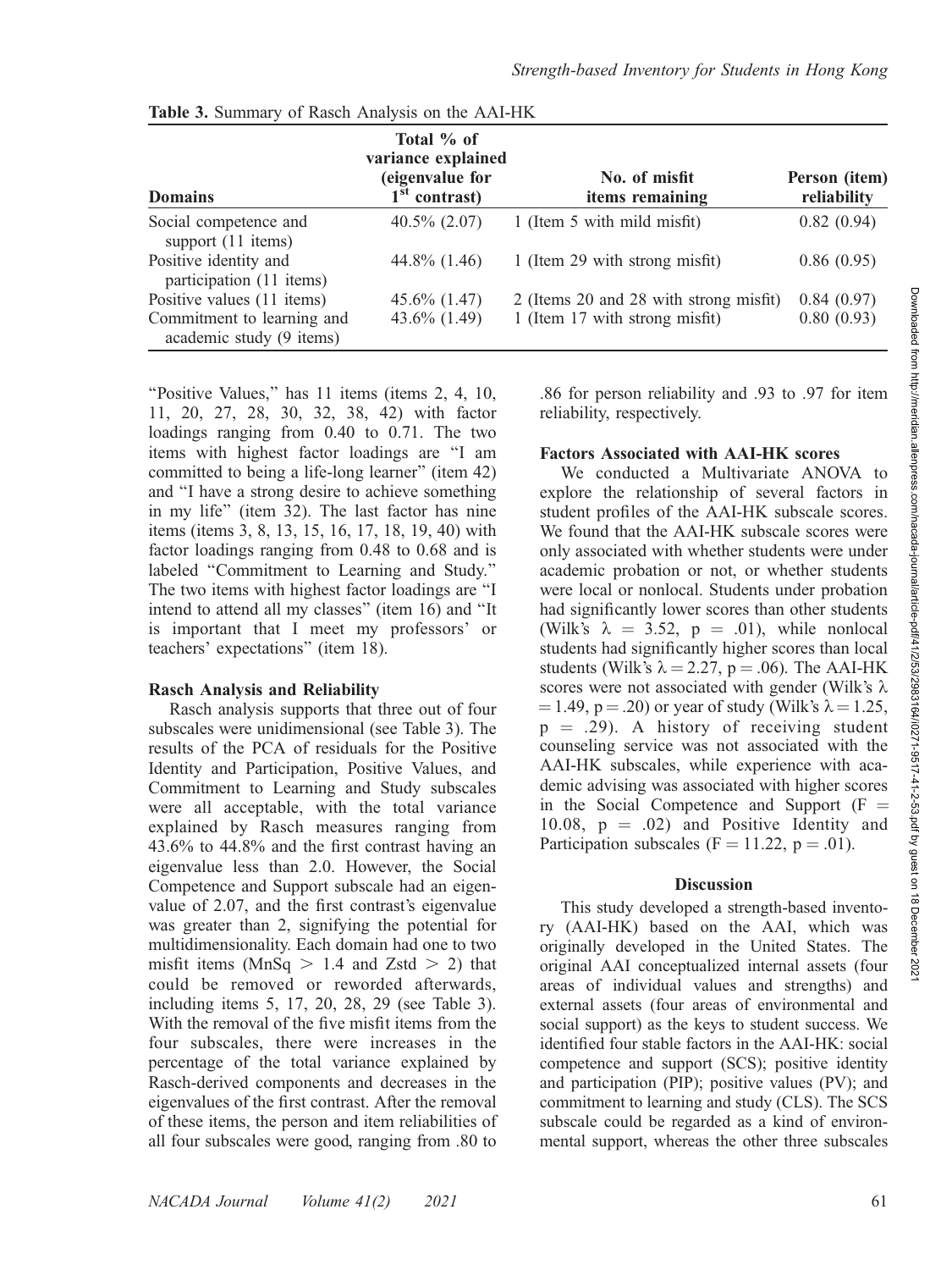(PIP, PV, and CLS) could represent individual values and strengths. In fact, the four factor subscales do represent key domains of development in emerging adulthood. The SCS and CLS subscales are indicators of social competence and commitment to academic achievement respectively, which is widely regarded as important for setting the course for positive adult development (Barry et al., 2009; Roisman et al., 2004). Positive identity and participation, represented by PIP subscale, is a key impetus to the university life and identity construction of students (Lairio et al., 2013).

While the original AAI has two domains with four subscales in each domain, the four subscale scores in the AAI-HK offer a more effective way of highlighting the key strengths of students. The reliability and validity of these subscales were supported by the results of psychometric evaluation in this study. The subscales were also useful in delineating whether students were on academic probation, and this provides supportive evidence for discriminant validity of the AAI-HK. Academic advisors in Hong Kong could use the AAI-HK to screen students' personal strengths and social support and use the results to further explore students' needs for support and academic advising.

The AAI-HK was developed out of a review and adaptation of the AAI. Two types of suggested modifications by experts illustrated the importance of cultural and content relevance. The first is using terms that are more commonly used by locals (e.g., using ''university'' instead of ''college''). Experts also suggested not using some terms, such as ''personal growth,'' as many students may not understand their meaning. The second is adding some items that reflect common concerns among students (e.g., ''I feel comfortable expressing my opinions or sharing my experiences in group discussions and activities," "I have built positive relationships with my friends,'' ''I have a healthy lifestyle'').

This study contributes to university student services by developing a strength-based measure for the assessment of needs for academic advising. Our psychometric evaluation of the 43-item AAI-HK includes Rasch analysis, conventional principal component analysis, reliability estimates, and known-group analysis. We found that the AAI-HK had four stable factors after we removed one item with insignificant loadings in the principal component analysis, and five items because of misfit in the Rasch analysis. The reliabilities of the total scale and the subscales are good. Students who are under academic probation have fewer

personal and environmental assets, as reflected in their significantly lower scores in the AAI-HK. After the evaluation, the final 37-item AAI-HK is ready for use in screening students' needs for academic advising.

The study has several implications for practitioners and researchers. First, this study validated an instrument that is available for use in appreciative or strength-based assessment in Hong Kong. Second, the structural validity study of the AAI-HK could be summarized under three personal and one social asset factors, and this provides preliminary support to the conceptualization and assessment of strengths among university students. Further validation of the scope and definitions of strengths relevant to academic advising should be conducted. Third, the results show that probationary students had significantly fewer personal and social assets, which suggests that it may be possible to conduct appreciative assessment using the AAI-HK to identify student needs for academic advising. Further research should recruit larger samples of probationary students and examine if the AAI-HK could delineate students who need academic advising.

There are several limitations to this study. First, the study used convenient sampling of university students, and the sample was composed primarily of freshmen students. The proportion of nonlocal students in the sample was also larger than in the overall student population, as more nonlocal students were willing to visit the advising office and thus to join the study. The participants' characteristics could have potentially affected the study results. Second, both online and paper questionnaires were used, and this may have influenced the survey results. Students who visited the university advising office mostly completed the paper questionnaire, while other students mainly completed the online questionnaire. We did not find a significant difference in the study results between students who completed the paper forms and those who completed the online forms. Third, we found that it could be hard for students to complete some items of AAI-HK , such as item 30 (''My university is a caring, encouraging place''), or item 1 (''I successfully balance my academic pursuits with my personal life'') at the university orientation meetings, For item 30, students would say they do not yet know the answer, and for item 1, students may ask if this item refers to their past or current experience.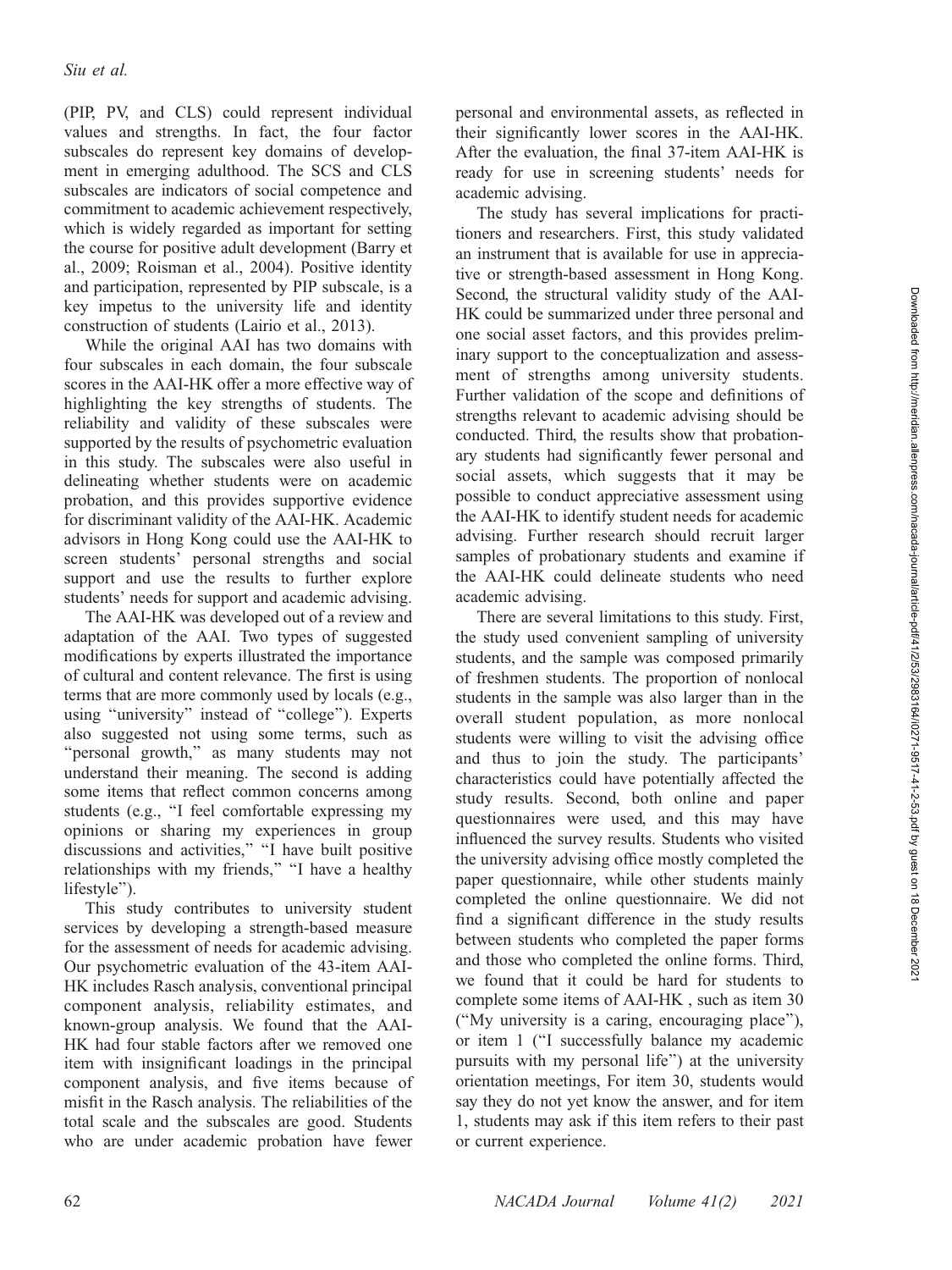#### Conclusion

In this study, we adapted the AAI for use with university students in Hong Kong (AAI-HK) and provided preliminary evidence for its psychometric properties. In the process of developing the AAI-HK, it was important to address the issues of content validity and cultural relevance. This involved removing and revising some items and writing new items. The AAI-HK's 43 items were reduced to 37 items after misfit items in the Rasch analysis and items with low factor loadings were removed. The AAI-HK has four stable and reliable factors (i.e., social competence and support [SCS], positive identity and participation [PIP], positive values [PV], and commitment to learning and study [CLS]) which could be used for screening the strengths of students in university life. The AAI-HK subscales' scores showed a significant difference between students who were and were not under academic probation, and between local and nonlocal students. Students who received academic advising had higher scores in the SCS and PIP subscales when compared with those who did not. These findings provide support for the validity of this instrument.

### References

- Baker, R. W., & Siryk, B. (1984). Measuring adjustment to college. Journal of Counseling Psychology, 31(2), 179–189. https://doi.org/ 10.1037/0022-0167.31.2.179
- Barry, C. M., Madsen, S. D., Nelson, L. J., Carroll, J. S., & Badger, S. (2009). Friendship and romantic relationship qualities in emerging adulthood: Differential associations with identity development and achieved adulthood criteria. Journal of Adult Development, 16, 209–222. https://doi.org/10.1007/s10804-009- 9067-x
- Bloom, J. L., Hutson, B. L., He, Y., & Konkle, E. (2013). Appreciative edcuation. New Directions for Student Services, 2013(143), 5–18. https://doi.org/10.1002/ss.20055
- Bond, T. G., Yan, Z., Heene, M. (2021). Applying the Rasch model: Fundamental measurement in the human sciences (4th ed.). Routledge.
- Burton, J., & Wellington, K. (1998). The O'Banion model of academic advising: An integrative approach. NACADA Journal, 18(2), 13–20. https://doi.org/10.12930/0271-9517- 18.2.13
- Chan, S. M., & Chan, K.-W. (2013). Adolescents' susceptibility to peer pressure: Relations to parent-adolescent relationship and adoles-

cents' emotional autonomy from parents. Youth and Society, 45(2), 286–302. https:// doi.org/10.1177/0044118X11417733

- Cheung, R. Y. S., Siu, A. M. H., & Shek, D. T. L. (2017). Survey of needs and expectations for academic advising in a Hong Kong university. NACADA Journal, 37(2), 21-32. https://doi. org/10.12930/nacada-15-047
- Chien, C.-W., & Bond, T. G. (2009). Measurement properties of fine motor scale of Peabody developmental motor scales-second edition. American Journal of Physical Medicine & Rehabilitation, 88(5), 376–386. https://doi. org/10.1097/PHM.0b013e318198a7c9
- Clinciu, A. I., & Cazan, A.-M. (2014). Academic adjustment questionnaire for the university students. Procedia—Social and Behavioral Sciences, 127, 655–660. https://doi.org/10. 1016/j.sbspro.2014.03.330
- Creamer, D. G., & Creamer, E. G. (1994). Practicing developmental advising: Theoretical contexts and functional applications, NACADA Journal, 14(2), 17-24. https://doi. org/10.12930/0271-9517-14.2.17
- Davis, D. A. (2015). Student perceptions of academic advising and influence on retention: A study of first-semester, first-generation and continuing-generation college students at a liberal arts college (Publication No. 3701398) [Doctoral dissertation, Ball State University]. ProQuest Dissertations Publishing. https://search.proquest.com/openview/ 196d040bf9cce126a6835458b4605900/1?pqorigsite=gscholar&cbl=18750
- He, Y., & Hutson, B. (2016). Appreciative assessment in academic advising. The Review of Higher Education, 39(2), 213–240. https:// doi.org/10.1353/rhe.2016.0003
- Howell, N. G. (2010). Appreciative advising from the academic advisor's viewpoint: A qualitative study. [Doctoral dissertation, University of Nebraska at Lincoln]. Digital Commons at University of Nebraska–Lincoln. https:// digitalcommons.unl.edu/cehsedaddiss/21
- Hutson, B. L. (2010). The impact of an appreciative advising-based university studies course on college student first-year experience. Journal of Applied Research in Higher Education,  $2(1)$ ,  $4-13$ . https://doi.org/10. 1108/17581184201000001
- Hutson, B. L., & He, Y. (2011). Appreciative advising inventory: Identifying college student assets for successful transition. The Journal of College Orientation, Transition, and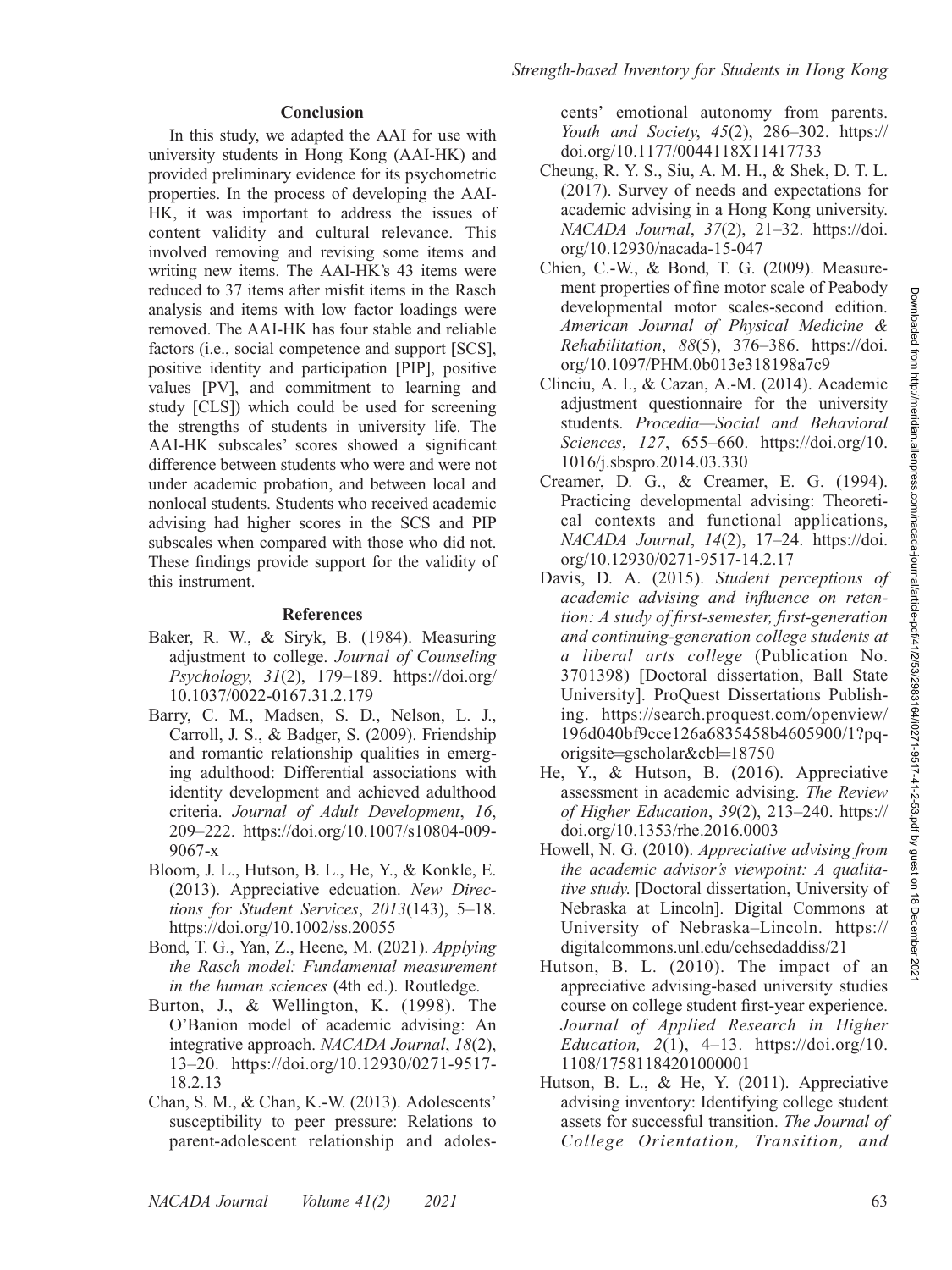Retention, 19(1), 23–36. https://doi.org/10. 24926/jcotr.v19i1.2776

- Kuh, G. D. (2008). Advising for student success. In V. N. Gordon, W. R. Habley, & T. J. Grites (Eds.), Academic advising: A comprehensive handbook (2nd ed.). (pp. 68–84). Jossey-Bass.
- Lairio, M., Puukari, S., & Kouvo, A. (2013). Studying at university as part of student life and identity construction. Scandinavian Journal of Educational Research, 57(2), 115–131. https://doi.org/10.1080/00313831.2011. 621973
- Le, H., Casillas, A., Robbins, S. B., & Langley, R. (2005). Motivational and skills, social, and self-management predictors of college outcomes: Constructing the student readiness inventory. Educational and Psychological Measurement, 65(3), 482–508. https://doi. org/10.1177/0013164404272493
- Miller, M. (2012, November 5). Structuring our conversations: Shifting to four dimensional advising models. NACADA Clearinghouse. https://nacada.ksu.edu/Resources/Clearinghouse/ View-Articles/Structuring-Our-Conversations-Shifting-to-Four-Dimensional-Advising-Models. aspx
- Ohrt, E. K. (2018). Antecedents of trust in academic advising relationships. (Publication No. 10812622) [Doctoral dissertation, George Mason University]. ProQuest Dissertations Publishing. https://www.proquest.com/ docview/2071901288?pq-origsite=gscholar& fromopenview=true
- Portney, L. G. (2020). Foundations of clinical research: Applications to evidence-based practice (4th ed.). F.A. Davis.
- Raîche, G. (2005). Critical eigenvalue sizes (variances) in standardized residual principal components analysis (PCA). Rasch Measurement Transactions, 19(1), 1012. https://www. rasch.org/rmt/rmt191h.htm
- Roisman, G. I., Masten, A. S., Coatsworth, J. D., & Tellegen, A. (2004). Salient and emerging developmental tasks in the transition to adulthood. Child Development, 75(1), 123-133. https://doi.org/10.1111/j.1467-8624. 2004.00658.x
- Sanders, D., & Hutson, B. (2012). Uncovering assets of readmitted college students through learning contracts: An application of appreciative advising. Journal of Appreciative Education,  $1(1)$ , 1–13. http://libjournal.uncg. edu/jae/article/view/581/363
- Schreiner, L. A., & Anderson, E. (2005). Strengths-based advising: A new lens for higher education. NACADA Journal, 25(2), 20–29. https://doi.org/10.12930/0271-9517- 25.2.20
- Shek, D. T. L., & Cheung, B. P. M. (2013). Developmental issues of university students in Hong Kong. International Journal of Adolescent Medicine and Health, 25(4), 345–351. https://www.degruyter.com/view/j/ijamh.2013. 25.issue-4/ijamh-2013-0032/ijamh-2013- 0032.xml
- Siu, A. F. Y., & Chang, J. F. (2011). Coping styles and psychological distress among Hong Kong university students: Validation of the collectivist coping style inventory. International Journal for the Advancement of Counselling, 33, 88–100. https://doi.org/10.1007/s10447- 011-9114-8
- Soria, K. M., Laumer, N. L., Morrow, D. J., & Marttinen, G. (2017). Strengths-based advising approaches: Benefits for first-year undergraduates. NACADA Journal, 37(2), 55–65. https://doi.org/10.12930/NACADA-16-010
- Stebleton, M. J., Soria, K. M., & Albecker, A. (2012). Integrating strength-based education into a first-year experience curriculum. Journal of College and Character, 13(2). https:// doi.org/10.1515/jcc-2012-1877
- Young-Jones, A. D., Burt, T. D., Dixon, S., & Hawthorne, M. J. (2013). Academic advising: Does it really impact student success? *Quality* Assurance in Education,  $2I(1)$ , 7–19. https:// doi.org/10.1108/09684881311293034
- Zarges, K. M., Adams, T. A., Higgins, E. M., & Muhovich, N. (2018). Assessing the impact of academic advising: Current issues and future trends. New Directions for Higher Education, 2018(184), 47–57. https://doi.org/10.1002/HE. 20302

### Authors' Notes

We acknowledge the support of Dr. Jennifer Bloom at Florida Atlantic University, who gave us permission to translate and adapt the Appreciative Advising Inventory for use with our students; she also provided advice on this study. The authors would like to acknowledge the financial support of our university for this study; the support of core members of the Community in Practice on Academic Advising; and the counselors of the advising office, who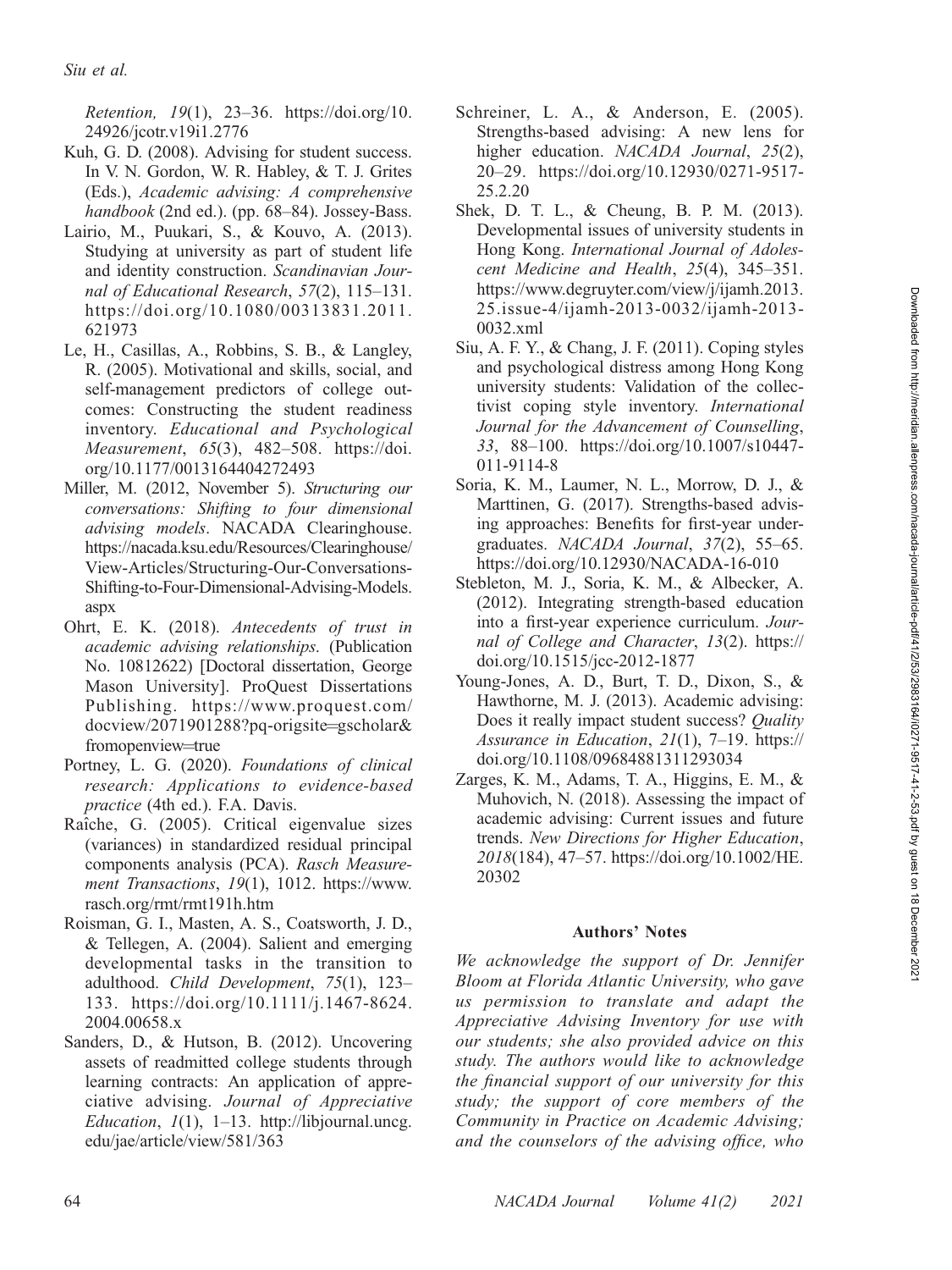helped in the review and development of the inventory developed in this project. We would like to thank all the students who participated in this study.

Dr. Andrew M. H. Siu is reader in occupational therapy in the Department of Health Sciences, College of Health, Medicine, & Life Sciences, at Brunel University London, Uxbridge, UK. Contact him at: andrew.siu@brunel.ac.uk

Dr. C.W. Chien is associate professor in the Department of Rehabilitation Sciences at The Hong Kong Polytechnic University in Hunghom, Kowloon, Hong Kong. Contact him at: will.chien@polyu.edu.hk

Ms. Rhonda Y. S. Cheung is the senior academic advising officer in Student Affairs Office at The Hong Kong Polytechnic University, Hunghom, Kowloon, Hong Kong. Contact her at: rhonda.cheung@polyu.edu.hk

Professor Daniel T. L. Shek is chair professor of applied social sciences, associate interim vice president (Research and Innovation), vice-president (Undergraduate Programme), and Li & Fung Professor in Service Leadership Education at The Hong Kong Polytechnic University in Hunghom, Kowloon, Hong Kong. Contact him at: daniel.shek@polyu.edu.hk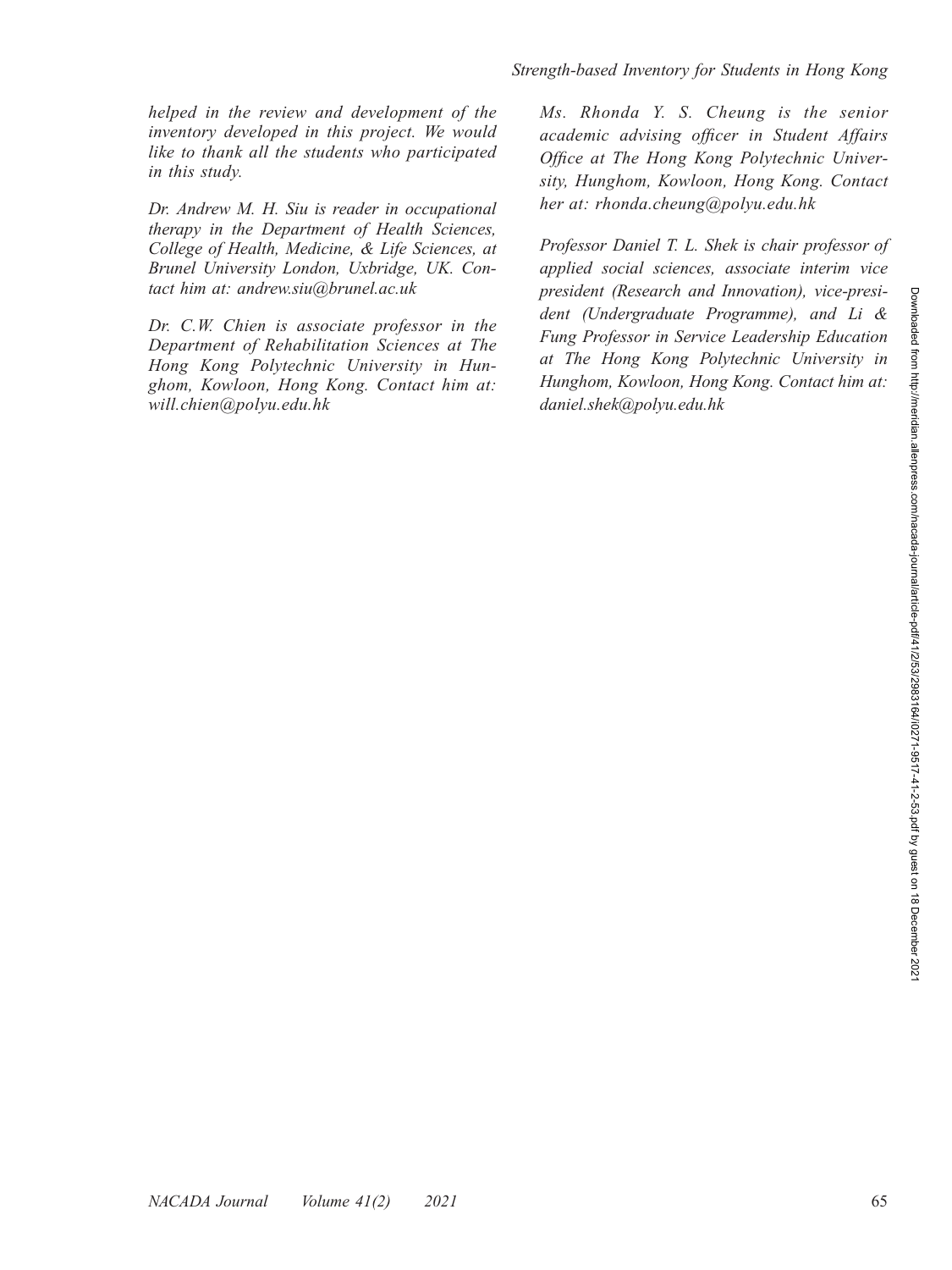Appendix A. Appreciative Advising Inventory Hong Kong Version (AAI-HK) Instructions: Please put a  $\checkmark$  in the boxes that indicate your opinion or choice in the statements below:

| No. |                                                                                                 | <b>Strongly</b><br>$\left(1\right)$ | Disagree Disagree<br>(2) | <b>Neither</b><br><b>Disagree</b><br>nor Agree Agree<br>(3) | (4)                      | <b>Strongly</b><br>Agree<br>(5) |
|-----|-------------------------------------------------------------------------------------------------|-------------------------------------|--------------------------|-------------------------------------------------------------|--------------------------|---------------------------------|
|     | 1. I successfully balance my academic pursuits                                                  | $\perp$                             | $\vert \ \ \vert$        | П                                                           |                          | $\perp$                         |
|     | with my personal life.                                                                          |                                     |                          |                                                             |                          |                                 |
|     | 2. I have set goals for myself.                                                                 | - 1                                 |                          | $\Box$                                                      |                          |                                 |
|     | 3. I value teachers' expectations in my subjects                                                | П                                   | П                        | П                                                           |                          |                                 |
|     | and study programme.                                                                            |                                     |                          |                                                             |                          |                                 |
|     | 4. When challenged, I stand up for my beliefs                                                   | $\mathsf{L}$                        | $\vert \ \ \vert$        | $\mathsf{L}$                                                | $\Box$                   |                                 |
|     | and principles.                                                                                 |                                     |                          |                                                             |                          |                                 |
|     | 5. I feel valued and appreciated by my peers.                                                   | $\mathsf{L}$                        | $\perp$                  | $\mathsf{L}$                                                | $\perp$                  | $\vert \ \ \vert$               |
|     | 6. I feel comfortable around people of different                                                | П                                   | $\vert \ \ \vert$        | $\mathsf{L}$                                                |                          |                                 |
|     | cultural, ethnic, and social backgrounds.<br>7. I keep track of my study progress to fulfill my |                                     | $\perp$                  | $\mathsf{L}$                                                | $\vert \ \ \vert$        | П                               |
|     | graduation requirements.                                                                        | Ш                                   |                          |                                                             |                          |                                 |
|     | 8. I am good at planning ahead and making                                                       | $\mathsf{L}$                        |                          | $\mathsf{L}$                                                |                          |                                 |
|     | decisions.                                                                                      |                                     |                          |                                                             |                          |                                 |
|     | 9. I have a commitment to self-development.                                                     | $\mathbf{I}$                        | $\Box$                   | $\mathsf{L}$                                                |                          |                                 |
|     | 10. If I should find myself in a difficult situation,                                           | П                                   | П                        | П                                                           |                          |                                 |
|     | I could think of many ways to get out of it.                                                    |                                     |                          |                                                             |                          |                                 |
|     | 11. I communicate with people effectively.                                                      | $\mathsf{L}$                        | $\perp$                  | $\mathsf{L}$                                                |                          |                                 |
|     | 12. University is preparing me for a better job.                                                | $\Box$                              | $\perp$                  | $\mathsf{L}$                                                | $\vert \ \ \vert$        |                                 |
|     | 13. I feel that I have control over many things that                                            | □                                   | $\vert \ \ \vert$        | П                                                           | $\vert \ \ \vert$        |                                 |
|     | happen to me.                                                                                   |                                     |                          |                                                             |                          |                                 |
|     | 14. I am committed to earning a degree.                                                         | □                                   | $\perp$                  | $\mathsf{L}$                                                | $\vert \ \ \vert$        |                                 |
|     | 15. I intend to attend all my classes.                                                          | П                                   | П                        | П                                                           | П                        | П                               |
|     | 16. It is important that I meet my professors' or                                               | П                                   |                          | П                                                           |                          |                                 |
|     | teacher's expectation                                                                           |                                     |                          |                                                             |                          |                                 |
|     | 17. I am working hard to be successful.                                                         | $\Box$                              | $\overline{\phantom{a}}$ | $\mathbf{1}$                                                |                          |                                 |
|     | 18. I know whom I should approach for advice on                                                 | П                                   | П                        | П                                                           |                          |                                 |
|     | campus when I have such a need.                                                                 |                                     |                          |                                                             |                          |                                 |
|     | 19. I seek the opinion of my family when faced                                                  | $\mathsf{L}$                        | $\vert \ \ \vert$        | $\mathsf{L}$                                                | $\Box$                   |                                 |
|     | with major decisions.                                                                           | П                                   | $\perp$                  | П                                                           | П                        | $\vert \ \ \vert$               |
|     | 20. I seek the opinion of my friends when faced<br>with major decisions.                        |                                     |                          |                                                             |                          |                                 |
|     | 21. I feel positive about my future.                                                            | ш                                   | $\perp$                  |                                                             |                          |                                 |
|     | 22. I have built positive relationships with my                                                 | $\mathsf{L}$                        | П                        | П                                                           | П                        |                                 |
|     | friends.                                                                                        |                                     |                          |                                                             |                          |                                 |
|     | 23. I take active role in learning.                                                             | $\mathsf{L}$                        |                          |                                                             |                          |                                 |
|     | 24. I take personal responsibility for my decisions                                             |                                     |                          |                                                             |                          |                                 |
|     | and actions.                                                                                    |                                     |                          |                                                             |                          |                                 |
|     | 25. I have taken a study programme that matches                                                 | $\mathsf{L}$                        |                          |                                                             |                          |                                 |
|     | well with my expectation.                                                                       |                                     |                          |                                                             |                          |                                 |
|     | 26. I have a strong desire to achieve something of<br>my life.                                  | П                                   | $\perp$                  | ш                                                           | $\perp$                  | $\perp$                         |
|     | 27. Right now I see myself as being pretty                                                      | $\mathsf{L}$                        | $\Box$                   | $\mathsf{L}$                                                | $\vert \ \ \vert$        | $\perp$                         |
|     | successful.<br>28. I feel loved by my family.                                                   | $\Box$                              | $\perp$                  | $\mathsf{L}$                                                |                          |                                 |
|     | 29. I value my parents' advice.                                                                 | $\mathbf{L}$                        | $\overline{\phantom{a}}$ | $\mathsf{L}$                                                | $\overline{\phantom{0}}$ |                                 |
|     |                                                                                                 |                                     |                          |                                                             |                          |                                 |